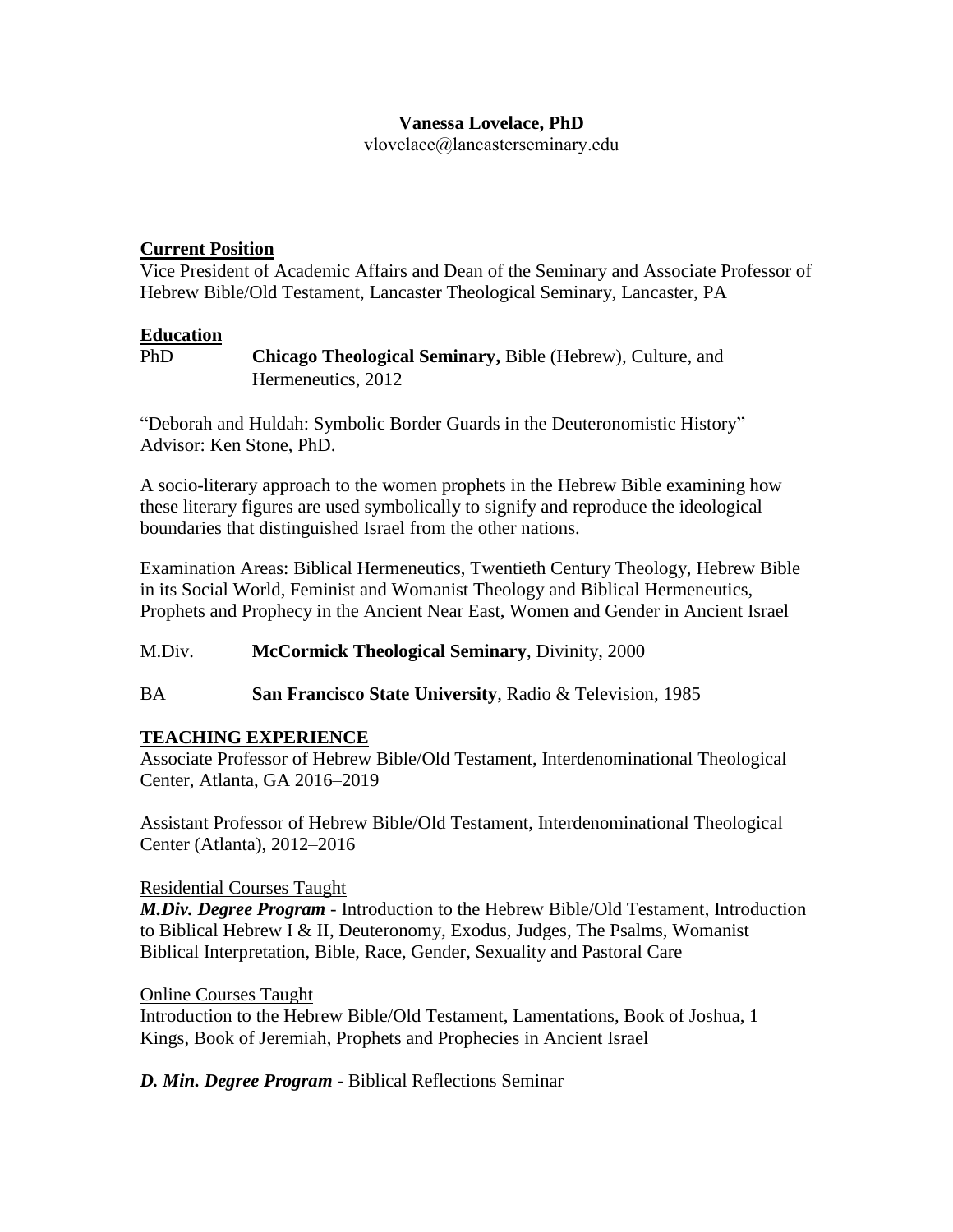**Mississippi Course of Study School at Millsaps College – Jackson, Mississippi (October 5–6; 19–20, 2018)** Adjunct Professor

Course Taught Bible II: Torah and Israel's History

#### **Eden Theological Seminary – St. Louis, Missouri (Fall 2018)**

Co-Facilitator, Readings in Womanist Thought Directed Study online

#### **Elmhurst College – Elmhurst, IL (2003–2012)** Adjunct Professor

Courses Taught Biblical Studies and Contemporary Issues; Women in Biblical Literature; Theologies of Liberation

**Payne Theological Seminary – Wilberforce, OH (Spring 2011)** Adjunct Professor

Course Taught Introduction to Womanist and Feminist Theology

#### **Awards & Honors**

International Society of Theta Phi inductee, spring 2017

2016–17 Interdenominational Theological Center Student Christian League Faculty Member of the Year Award

The Fund for Theological Education North American Doctoral Fellowship, 2004

United Church of Christ Make A Difference! Doctoral Award, 2002, 2004, 2006

Dr. Manford Byrd, Jr. Scholarship, Trinity United Church of Christ, Chicago, 2003, 2004, 2006

Adrienne M. and Charles Shelby Rooks Fellowship for Racial and Ethnic Theological Students, 2000

#### **Scholarly Publications**

Bachmann, Mercedes L. García, and Vanessa Lovelace. "Contributing Voices: Deborah in the African American Tradition." In *Judges.* Wisdom Commentary Series, vol. 17, edited by Ahida Pilarski, 70–74. Collegeville, MN: Liturgical Press, 2018.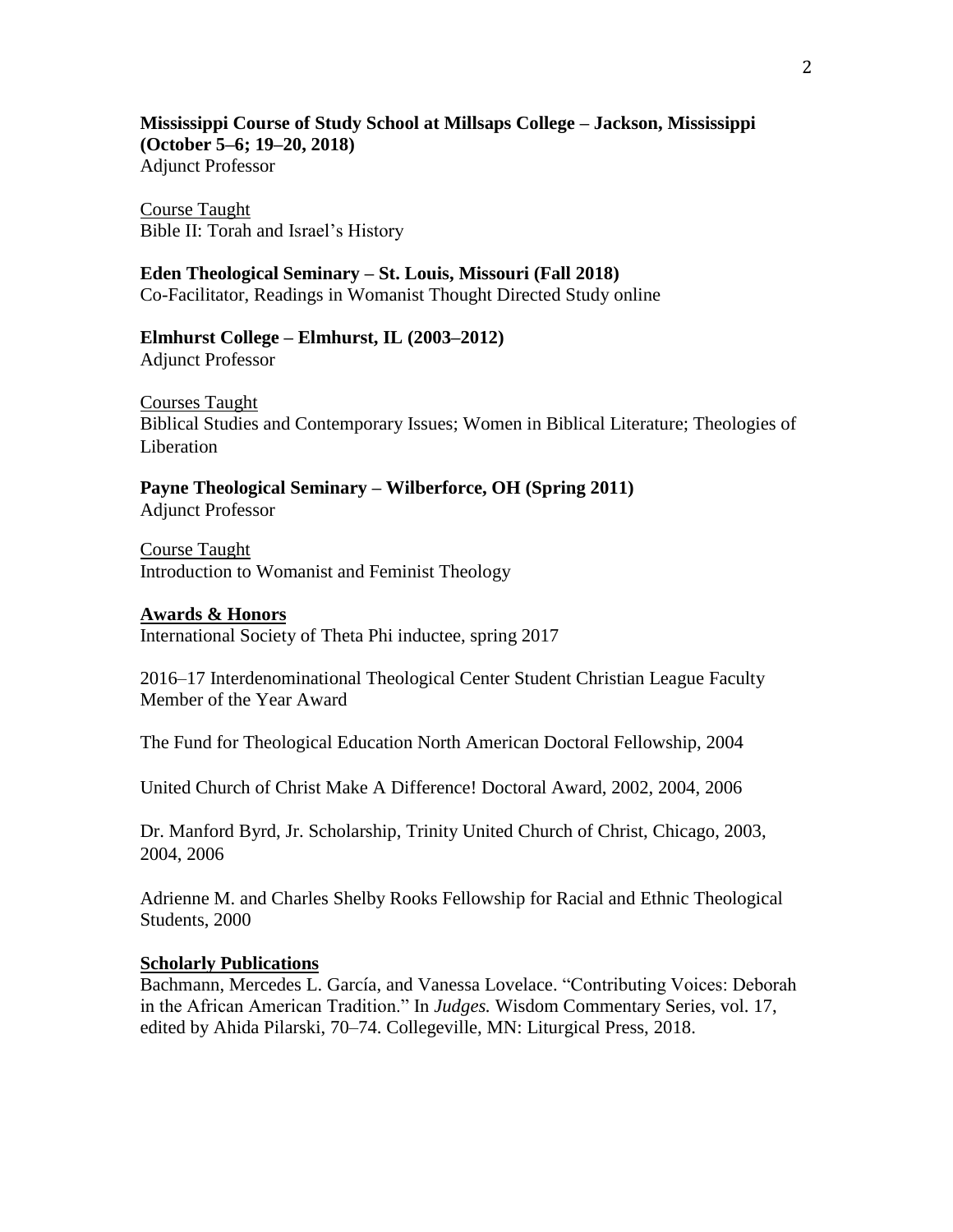"The Deuteronomistic History: Intersections of Ethnicity, Gender, Sexuality and Nation." In *The Hebrew Bible: Feminist and Intersectional Perspectives*. Edited by Gale A. Yee, 75–104. Minneapolis: Fortress Press, 2018.

*Womanist Interpretations of the Bible: Expanding the Discourse*, co-edited with Gay L. Byron. Atlanta: Society of Biblical Literature, 2016.

"'We Don't Give Birth to Thugs': Family Values, Respectability Politics and Jephthah's Mother." In *Womanist Interpretations of the Bible: Expanding the Discourse*, edited by Gay L. Byron and Vanessa Lovelace, 239–261. Atlanta: Society of Biblical Literature, 2016.

"This Woman's Son Shall Not Inherit with My Son: Towards a Womanist Politics of Belonging in the Sarah-Hagar Narratives." *Journal of the Interdenominational Theological Center* 41 (2015): 63–82.

"Religious Leaders: Hebrew Bible." In *The Oxford Encyclopedia of the Bible and Gender Studies*, Vol. 2 – PAT - WOM. Edited by Julia M. O'Brien. Oxford: Oxford University Press, 2014, 167–173.

#### **Forthcoming**

"Working in a Religious Context." Biblical Scholarship in North America. In Women and the Society of Biblical Literature. Edited by Nicole Tilford. Atlanta: SBL Press, forthcoming.

"Hagar's Racial Identity in Nineteenth Century Southern Women's Novels in the U.S.A." In *The Oxford Handbook of Feminist Approaches to the Hebrew Bible*. Edited by Susanne Scholz. New York: Oxford University Press, forthcoming.

"Rethinking Christian Identity, Reframing the Chosen People in a Predominately African American Theological Context." In *Reading in These Times*. Edited by Tat-Siong Benny Liew and Fernando Segovia. Atlanta: Semeia, forthcoming.

#### **Reviews**

Susanne Scholz, ed., *Feminist Interpretation of the Hebrew Bible in Retrospect II: Social Locations, Review of Biblical Literature* [http://www.bookreviews.org] (2019).

Wilda C. Gafney, *Womanist Midrash: A Reintroduction to the Women of the Torah and the Throne*. *Horizons in Biblical Theology* 40, no. 2 (2018): 212–215.

Nyasha Junior, *An Introduction to Womanist Biblical Interpretation*. *Catholic Biblical Quarterly* 79, no. 4 (October 2017): 684–685.

Mark McEntire, *A Chorus of Prophetic Voices: Introducing the Prophetic Literature of Ancient Israel* and James D. Nogalski, *Interpreting Prophetic Literature: Historical and Exegetical Tools for Reading the Prophets*. *Biblical Interpretation* 26, no. 3 (2018): 421– 427.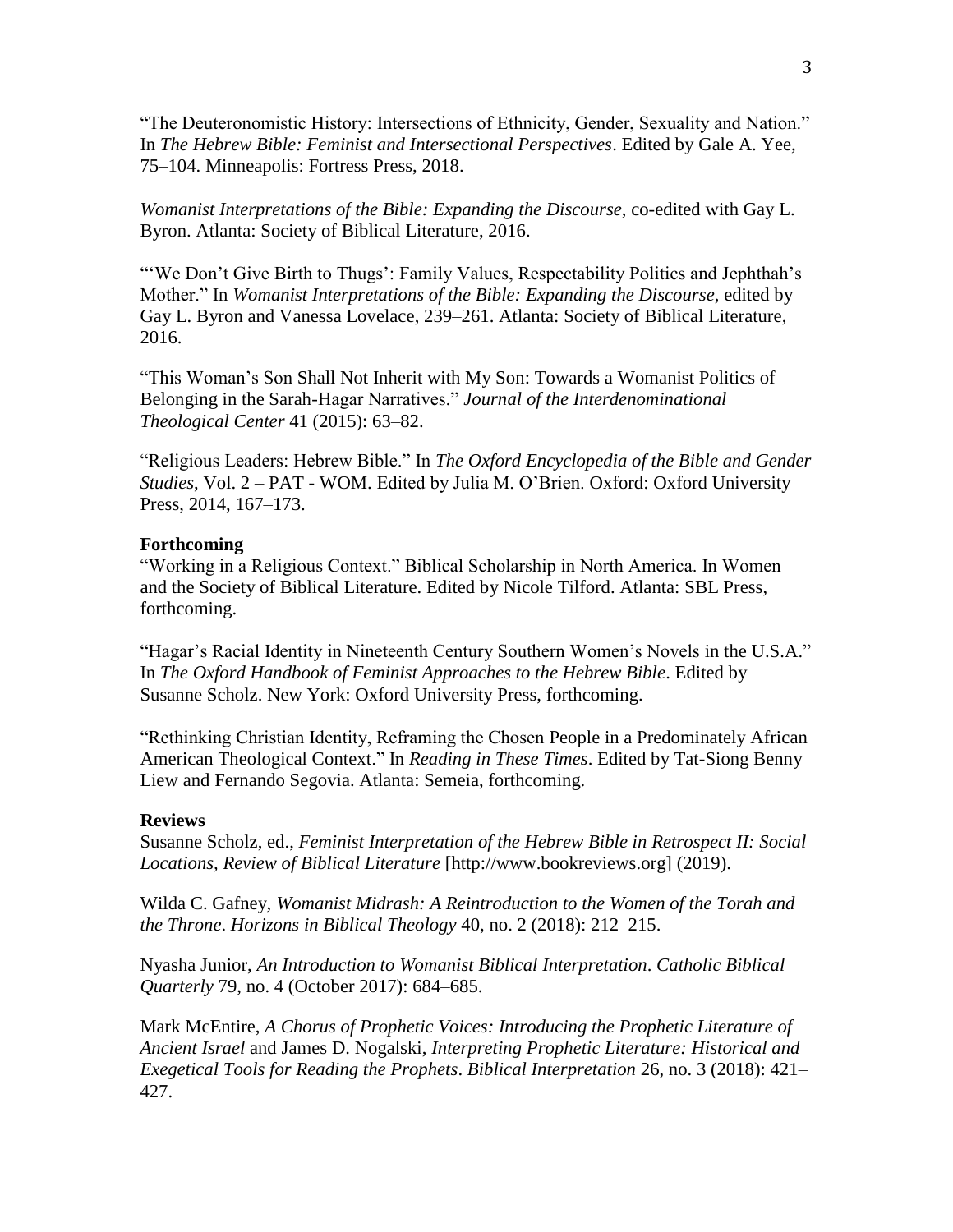David Watson, *The Question of Conscience: Higher Education and Personal Responsibility.* Wabash Center for Teaching Religion and Theology *Reflective Teaching* website, March 5, 2015,

https://www.wabashcenter.wabash.edu/resources/book\_reviews/the-question-ofconscience-higher-education-and-personal-responsibility/.

Naomi Steinberg, *The World of the Child in the Hebrew Bible*. *Biblical Interpretation* 22, no. 5, (2014): 217–219.

Jennifer L. Koosed, *Gleaning Ruth: A Biblical Heroine and Her Afterlives*. *Catholic Biblical Quarterly* 74, no. 3 (July 2012): 577–578.

## **Popular Contributions**

"Toward a Model of Mutual Relationship in African American Marriages" in *Mutuality*, vol. 23, no. 2, Summer 2016, 21–23.

## **Web-Based**

"Hagar in Fiction." In *Oxford Encyclopedias of the Bible*, edited by Vanessa Lovelace. *Oxford Biblical Studies Online*, http://www.oxfordbiblicalstudies.com/article/opr/t998/e49 (accessed 11-Jun-2018).

Contributing Author, Commentary on Working Preacher website, https://www.workingpreacher.org/profile/default.aspx?uid=2\_lovelace\_vanessa

## **Work in Progress**

Monograph titled *Outsiders Within: A Womanist Reading of Hebrew Bible Narratives as the Politics of Belonging* that analyzes select narratives and laws in the Hebrew Bible, alongside U.S. narratives and laws, to examine how both collections relied upon ethnicity/race, gender, and sexuality to create a national identity consisting of insiders and outsiders. It engages sociological and intersectional approaches, narrative criticism, reception history, and womanist hermeneutics to engage the interlocking and overlapping categories of ethnicity/race, gender and class in that inform political projects that help shape national identity formation.

# **Invited Conference Papers**

"Rethinking Christian Identity, Reframing the Chosen People and Reclamation of 'The New Negro,'" Minoritized Criticism and Biblical Interpretation Section, Annual Meeting of the Society of Biblical Literature (SBL), Atlanta, GA, November 23, 2015.

"Celebrating the 25th Anniversary of Jacquelyn Grant's *White Women's Christ and Black Women's Jesus*," Joint Session With: African-American Biblical Hermeneutics, Feminist Hermeneutics of the Bible, Minoritized Criticism and Biblical Interpretation, Women in the Biblical World, Annual Meeting of the Society of Biblical Literature (SBL), San Diego, CA, November 22, 2014.

# **Conference Papers & Presentations**

Review of *Womanist Interpretation of the Bible: Expanding the Discourse*, Joint Session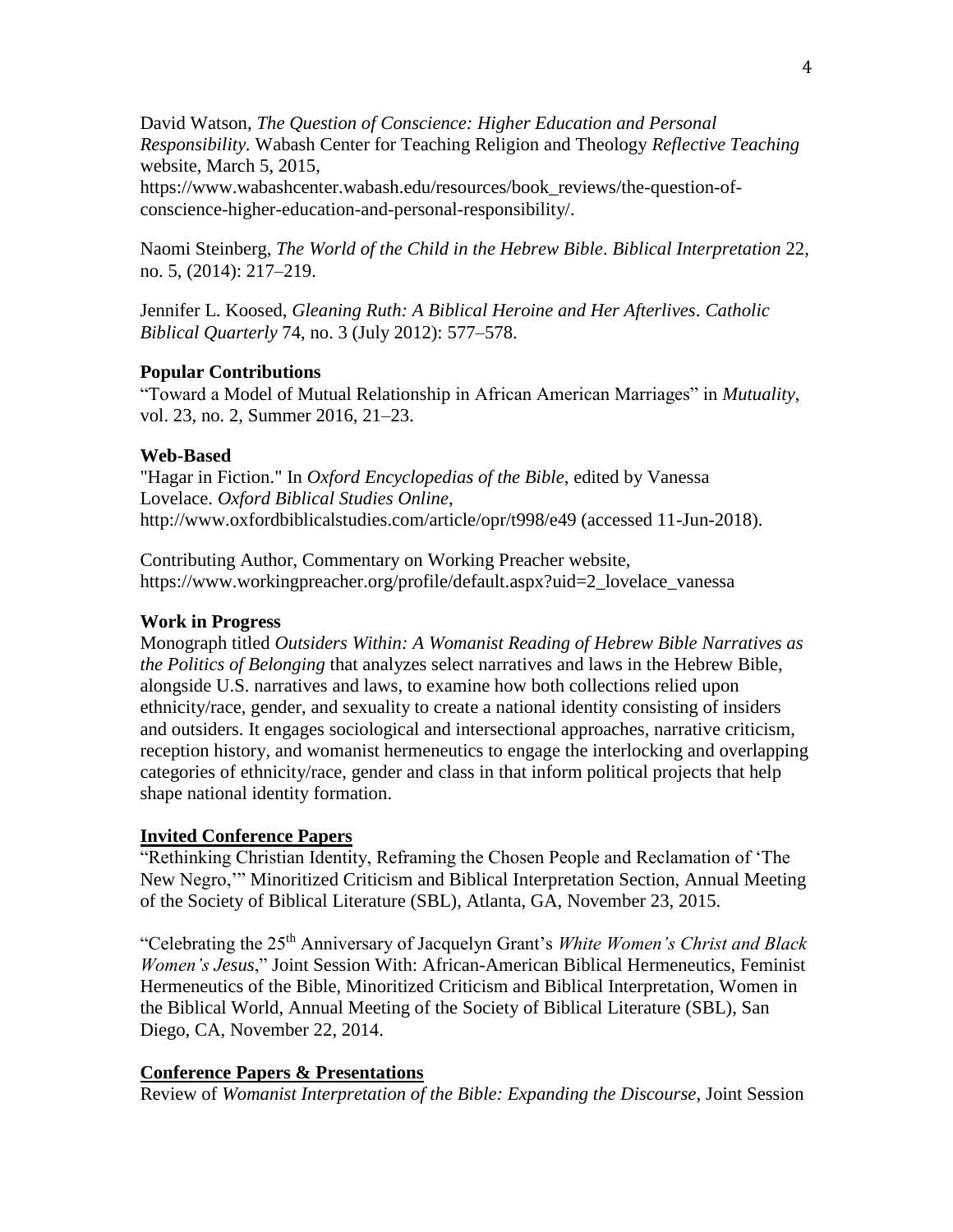of the Feminist Hermeneutics of the Bible and Minoritized Criticism and Biblical Interpretation sections; Respondent, Annual Meeting of the Society of Biblical Literature, San Antonio, TX, November 20, 2016.

"From White to Black to White: The Depiction of the Biblical Figure Hagar in Nineteenth Century Southern Women's Novels," Annual Meeting of the Society of Biblical Literature (SBL), Atlanta, GA, November 21, 2015.

"Twenty-Five Years after *White Women's Christ and Black Women's Jesus*: 'We' Still Means White Feminists and Womanist Still Matters," 2015 Charles B. Copher Annual Faculty Lecture, Atlanta, GA, March 26, 2015.

"Essays on Bible and Gender Studies," Discussion, 2015 Celebration of AUC (Atlanta University Center) Faculty Achievements, Atlanta, GA, March 19, 2015.

"Anti-Racism, Multiculturalism, and Pedagogy"; "Connecting Research to Teaching." Wabash Center Workshop on Teaching and Learning for Pre-Tenure Theological School Faculty, Wabash College, Crawfordsville, Indiana, June 27, 2014.

Joint Session of the Disputed Paulines and Feminist Hermeneutics of the Bible sections, Respondent, Annual Meeting of the Society of Biblical Literature, Baltimore, MD, November 24, 2013.

"People, Power, and Politics: Preaching Jeremiah in Year C." The Main Event, Presbytery of Sheppards & Lapsley, North Alabama Presbytery, Birmingham, AL, August 10, 2013.

"Diary of a Mad Black Woman: Intersectionality, Divine Revelation and the Institutionalization of Black Women," RHAW (Religious Heritage of the African World) Brown Bag Lecture, Interdenominational Theological Center, Atlanta, GA, March 20, 2013.

"Female Honor in Genesis 16:1–5," Annual Meeting of the Society of Biblical Literature 2005 Annual Meeting, Philadelphia, PA, November 22, 2005.

## **Interdenominational Theological Center Institutional Service**

- Master of Divinity Degree Program Coordinator (2017–present)
- Chair, Curriculum Review and Revision Task Force Committee (2015–2018)
- Chair, Admissions Committee (2013–present)
- Faculty Status, Tenure, and Welfare Committee (2015–present)
- Curriculum and Educational Policies Committee (2015–present)
- Ministry and Context Director Search Committee (2016–17)
- Biblical Studies Faculty Search Committee (2015, 2017–2018)
- Safety Planning Ad-Hoc Committee (2014)
- Chapel Committee (2013–2014)
- IE/QEP Committee (2012–2015, 2016–present)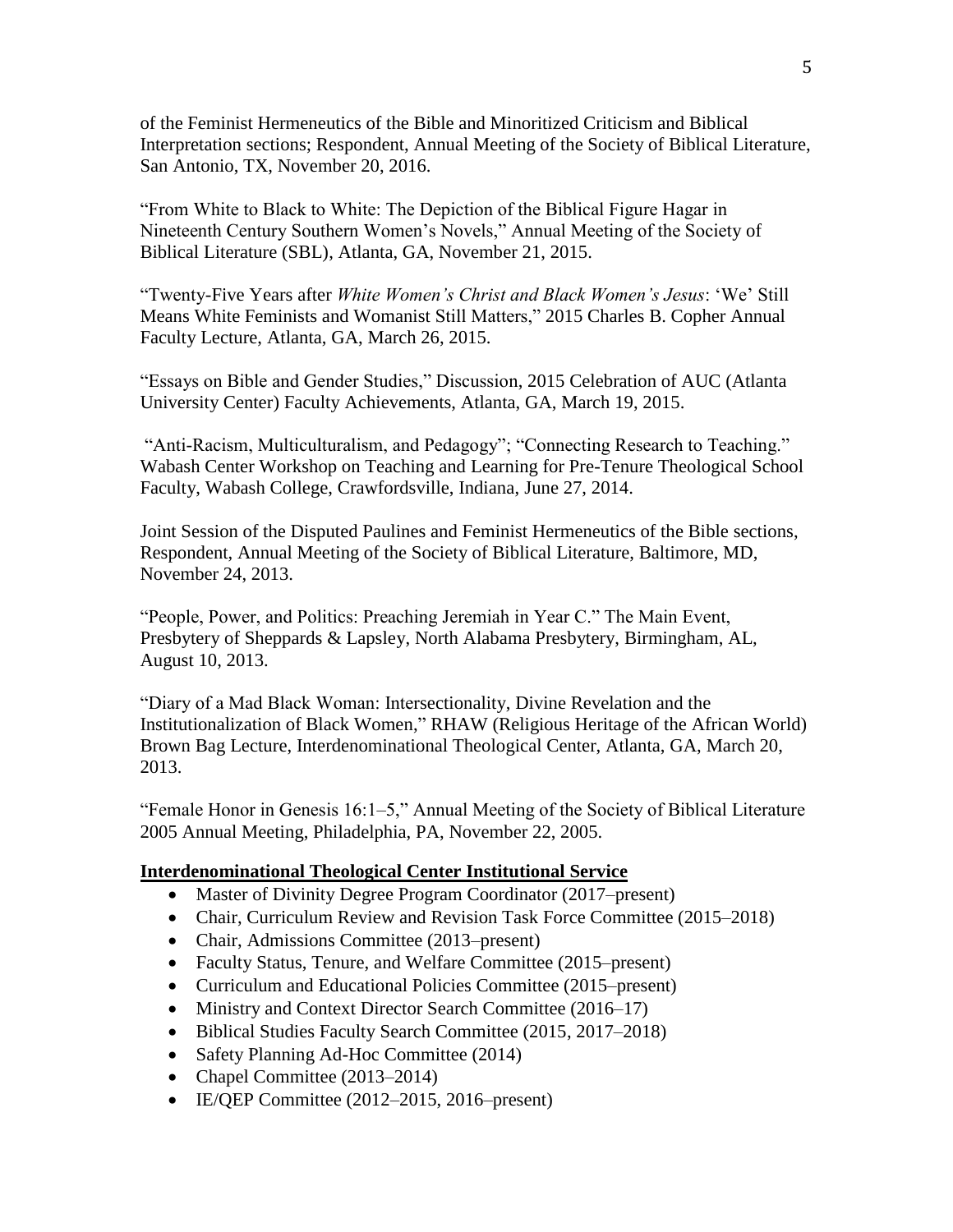## **Volunteer Work**

2017 to present, Editorial Board, *Biblical Theology Bulletin*

Society of Biblical Literature

- Program Unit Co-Chair, Women in the Biblical World Section, 2015–present
- On-Campus Student Representative, 2007–2010

American Academy of Religion

• Committee on the Status of Women in the Profession, 2019–present

#### **Workshops, Conferences, and Consultations**

Association of Theological Schools 2019 Roundtable Seminar for Midcareer Faculty April 5–6, 2019

UNCF/Mellon 2017 Faculty Domestic Seminar: New Directions in Gender and Sexuality Studies, October 12–14, 2017

Wabash Center for Teaching and Learning in Theology and Religion Workshop for Theological School Faculty Teaching Online, 2016–17

Sisters with Sons in the Wilderness: A Womanist Roundtable Discussion, Chicago Theological Seminary, April 7–9, 2016

Wabash Center for Teaching and Learning in Theology and Religion Workshop for Pre-Tenure Theological School Faculty, 2013–2014

Wabash Center for Teaching and Learning in Theology and Religion Summer Fellowship "Integrating Theory of Gender and Nation into Biblical Studies: Teaching and Learning for Inclusion," Wabash College, Crawfordsville, Indiana, 2014

Publish or Perish? An Academic Writing Institute for Atlanta University Center Junior Faculty participant, December 15–16, 2014

Forum for Theological Exploration Doctoral Alumni Consultation, 2015, 2012

Fund for Theological Education Doctoral Fellows Conference, University of Notre Dame, June 11–13, 2004

#### **Professional Experience**

**Freelance Writer**. Urban Ministries, Inc., Calumet City, IL (1998 to 2015) Research and write Sunday school curriculum for adult readers bringing cultural relevance and contemporary issues to Bible lessons.

**Editor/Reviewer**. *Aspire: The New Women of Color Bible Study Bible*, Grand Rapids,